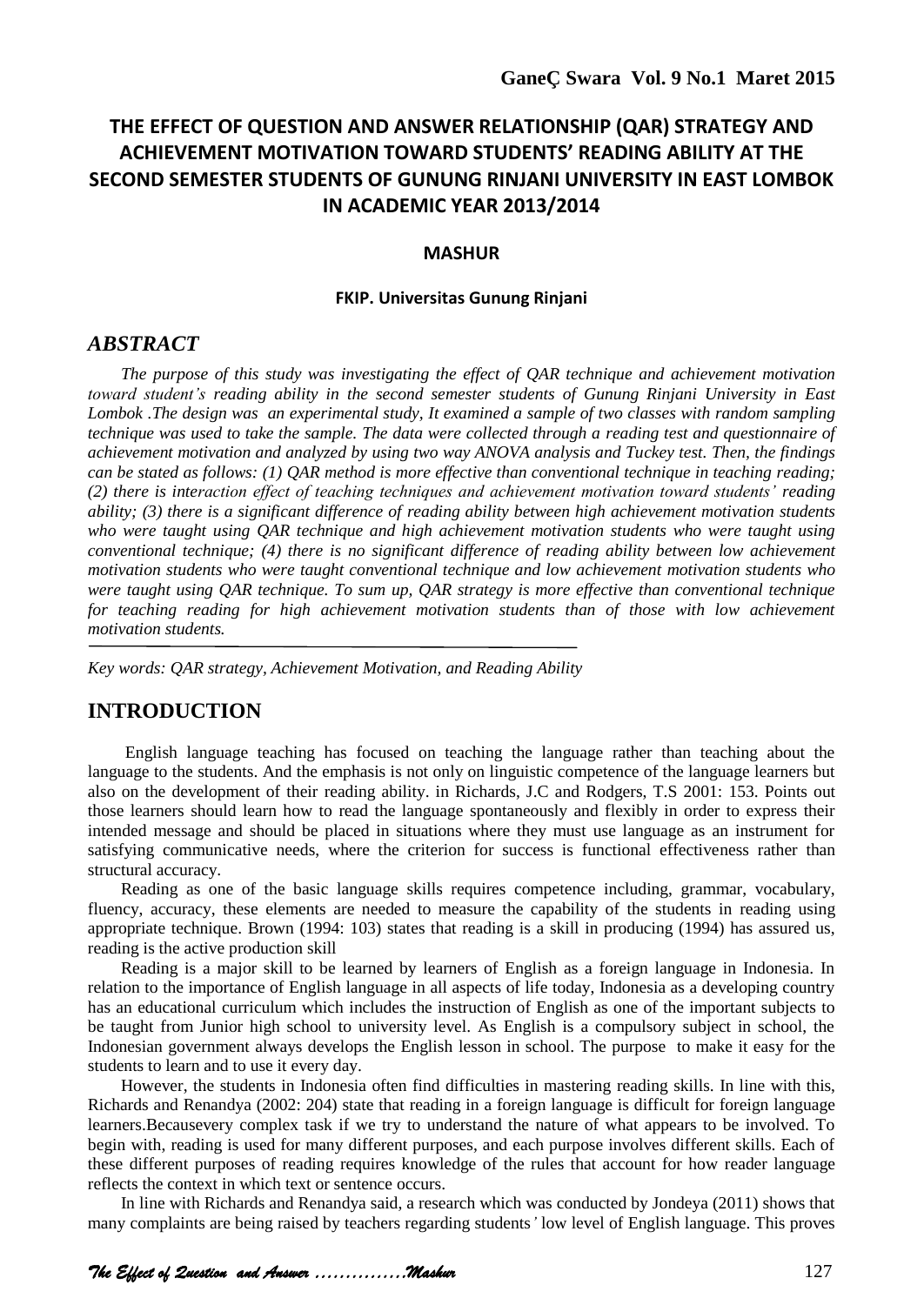that English is really difficult for a lot of EFL students who try to use and understand it. Therefore, students need more opportunities to practice of the reading.

As found in the researcher"s observation in the process of teaching and learning English in Gunung Rinjani University during pre-observation, similar problems in readingability were also faced by the students. The students still face difficulty to express their ideas in English. They tend to keep silent when the teacher invites them to read using English in the classroom. The students seem to be unmotivated and have unfavorable attitudes toward English. These problems can not only be attributed to the students" personal factors but also to the types of teaching technique used by the teacher in delivering the materials which is still teacher-centered. This technique fails to make the students feel confident enough to express their ideas while the class is dominated by the teacher.

In order to make the students strongly interested in the teaching and learning process especially in acquiring the reading skill, the teachers should use the most appropriate teaching technique which is suitable to the students" level. To help them in teaching readingto the University,English Lecturer should use an interesting teaching technique to present their teaching materials which is expected not only to increase students' ability in reading English but also to help them in creating fun in the classroom. In this case, one of the alternative techniques is QAR technique.

The concept of QAR is how the easier in learning process in the classroom.

They provide an opportunity for extended reading practice, They allow students to use linguistic forms and functions in reading way. These activities bring the language to life for students. Grammar is no longer a concept they have difficulty with in applying their reading. Students have much the opportunity to use the language which is taught to them to read in the target language. Typical types of QAR activities that might be found includes "describing and drawing", "spotting the difference", "jigsaw reading and listening.

Using QAR technique, the teacher is able to improve the students" readingability because it is an effective technique to apply in the classroom. The students become comfortable to read about everything. Students, on their turn, get an opportunity to develop their competence more freely.

Mean while, the conventional teaching technique is concerned with the teacher being the controller of the learning environment. Tracey (2008) states that a teacher-centered method of teaching is a traditional/ conventional teaching strategy in which the teacher transmitting his knowledge to a group of passive students. The conventional teaching technique in the process of teaching and learning focuses on how the teacher delivers information rather than how the students absorb it. It tends to involve more passive learning by the students, such as listening to lectures in which the teacher disseminates the information and it is up to the students to absorb and process it. Surely, this technique has its weaknesses with regard to its effectiveness in increasing students' reading ability.

In addition, in order to learn a foreign language successfully, the students should have achievement motivation since without sufficient achievement motivation in a reading class the students will be passive and have no interest in joining the class. Bernard (2010) states that motivation is vital in language learning. It makes language learners positive about their own learning. It also creates the drive in them to acquire the targeted language, enjoy the learning process, and experience.

Achievement motivation in language-learning plays a vital role. It is achievement motivation that produces effective foreign/second-language communicators by planting in them the seeds of self-confidence. It also successfully creates learners who continuously engage themselves in learning even after they complete a targeted goal (Ryan and Decy, 2000). Moreover, Zenzen (2002) states that achievement motivation also creates the drive in students to acquire the targeted language, enjoy the learning process, and experience and satisfaction has a strong connection with motivation. By realizing their improvement and achievement, students always gain the feeling of success.

In brief, the role of achievement motivation in learning a foreign language is very important. The teacher should be able to create the learning that arouses students" achievement motivation in foreign language learning. So, in order to have high competency in English, one should learn continuously, especially in learning reading. During the process of learning, there will be some challenging problems which have to be faced. In this case, the students who have high achievement motivation will be challenged to improve their knowledge and performance to achieve the best goal.

Based on the description above, this study was primarily intended to investigate the students' reading ability who were taught by using QAR technique and those who were taught by using conventional technique as moderated by students" achievement motivation and to find out whether or not there was an interaction effect of the implementation teaching techniques and achievement motivation toward students" reading ability.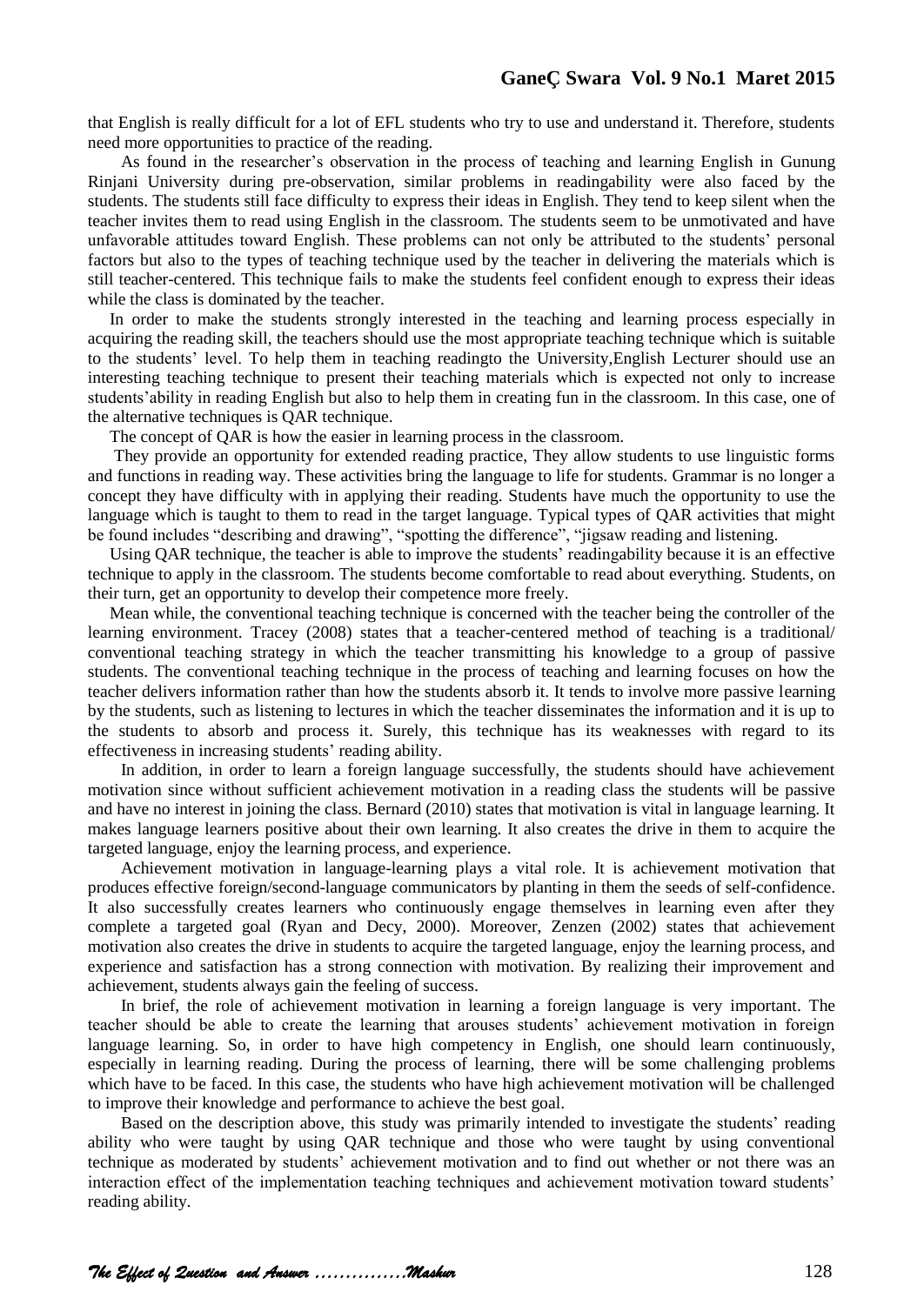If such an analysis proved to have a significant role on the level of the students "reading ability, The result of this study is expected to be useful theoretical, practical, and methodological significance in relation to English language education in Indonesia as well as to research in language teaching.

Theoretically, this study expected to give contribution in form of reading about teaching technique and it was also expected that this study provides some evidences about the implementation of QAR techniques in teaching reading so the teachers were able to use the technique appropriately.

Practically, this study was expected to give positive effect for the teacher to empower the teacher's knowledge on how to apply the kinds of teaching technique in teaching reading, so reading class will not be in monotonous atmosphere and automatically the students will have high enthusiasm in learning. To the Students, the result of this study was also expected to help and to be beneficial for the students in finding out the effective way or technique to solve their difficulties in developing reading skill. To other researchers, this study was expected to give valuable things in developing the researchers" knowledge on the development of various teaching methods implemented in the teaching English to the Students University and developing another research

Methodologically, QAR technique as one of innovative techniques in teachingreadingcomes up with the answers to solve the problems and changes in the world of English language teaching and find ideas for teachers to take away.The research findings of this study are expected to provide some innovative solution in solving teaching language problems, especially in reading skills at University.

# **METHOD OF STUDY**

An experimental research method was used in this study since this study concerns with investigating whether there is significance different of reading ability between the students who are taught by using QAR technique and those who are taught by using conventional technique as moderated by their achievement motivation level and to find out whether there is an interaction effect of teaching technique and students' achievement motivation toward students' reading ability.

In this study, the researcher used a post test-only control group design. In this design, one group received an experimental treatment while the other got a different treatment. Here, the experimental group was treated by using QAR technique, while the control group was treated by using conventional technique.

The population of this study all of the students in two class they were 64 students in Gunung Rinjani University academic year of 201/2014.Based on the researcher investigation in Gunung Rinjani University the total number of the Second semester of 2013/2014 was 64 students and they were spread into 2 classes. Then,the researcher took 20% of the population as the sample of this study (Arikunto, 2006). In this case, Cluster Random Sampling technique was used to determine the two groups of sample.

To obtain the data, the researcher used a questionnaire of achievement motivation, reading test and the scoring was determined by an analytical scoring rubric. The reading test used comprises in the form of performance test. This was the instrument to obtain data concerning the students" reading ability. In this case, the reading test was administrated to the students in the experimental group and control group. Based on the topic of reading test, the respondents were asked to read about their text. Moreover, to obtain achievement motivation data, the students was tested by using achievement motivation questionnaire

This questionnaire was given to know whether they had achievement motivation in learning or not. Then, the data were analyzed using descriptive and inferential statistics. Descriptive statistics was used to measure the central tendency or averages (mean, median, and mode) and the spread or desperation, while inferential statistic was used to test the hypothesis. In this case, analysis of variance ANOVA 2 X 2 was used to analyze the data.Before administrating the two way ANOVA analysis, the normal distribution of the data and the homogeneity of the variance were tested.

In testing the normality of the data, the researcher used SPSS19 for windows and applied Kolmogrov-Smirnov statistics. The sample is on normal distribution if  $\alpha$  < asymp. Sig at the level of significance  $\alpha$  = 0.05. The result of Kolmogrov-Smirnov statistics analysis showed that the significant score forall groups are higher than 0.05, it means that the data of the students" reading ability were obtained from normal distributed samples.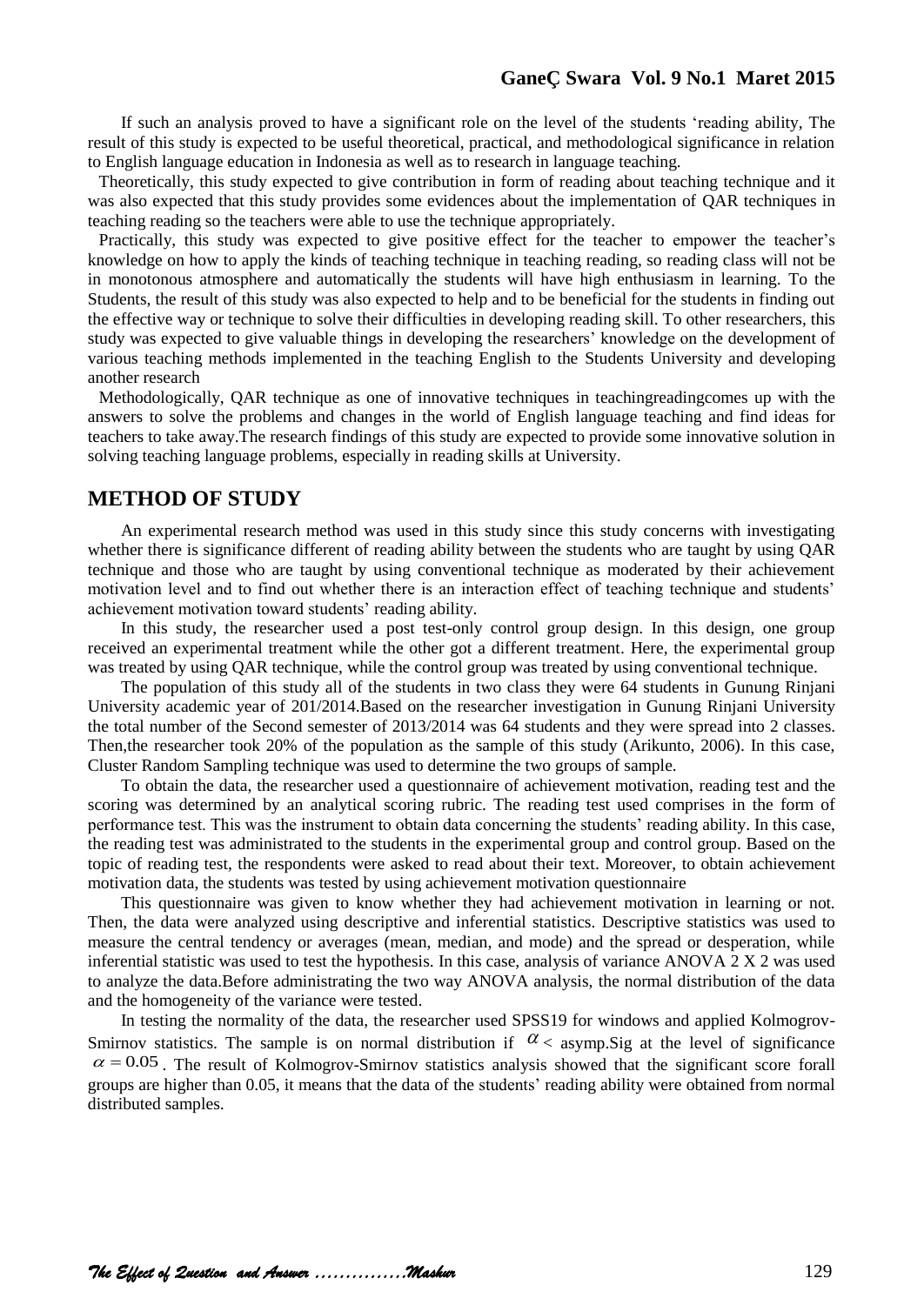| Group of samples    | Number of<br>sample | Kolmogorov-<br>Smirnov | Significant<br>score | Remark       | Conclusion    |
|---------------------|---------------------|------------------------|----------------------|--------------|---------------|
| $exp_{\text{high}}$ | 16                  | 0.183                  | 0.158                | 0.158 > 0.05 | <b>Normal</b> |
| $exp_low$           | 16                  | 0.161                  | 0.200                | 0.200 > 0.05 | <b>Normal</b> |
| cont_high           | 16                  | 0.198                  | 0.095                | 0.095 > 0.05 | <b>Normal</b> |
| $\text{cont\_low}$  | 16                  | 0.171                  | 0.200                | 0.200 > 0.05 | <b>Normal</b> |
| Experiment          | 32                  | 0.127                  | 0.200                | 0.200 > 0.05 | <b>Normal</b> |
| Control             | 32                  | 0.167                  | 0.063                | 0.063 > 0.05 | <b>Normal</b> |

*Table 1: The Result of Normality Distribution Test.*

Meanwhile, for testing homogeneity of the data, the researcher used SPSS19 for windows and applied Levene statistics. The data is on homogenous if  $\alpha$  < asymp. Sig at the level of 0.05. The result of Levene statistics showed that the significant score based on mean 0.297 was higher than 0.05, this indicated that the data of reading ability of the students between experimental and control group was obtained from a homogenous samples.

*Table 2: The Result of Homogeneity of Variance Test*

|               |                                            | Levene Statistic | df1 | df2     | Sig. |
|---------------|--------------------------------------------|------------------|-----|---------|------|
| Reading score | Based on Mean                              | .235             |     | 122     | .297 |
|               | Based on Median                            | .959             |     | 122     | .446 |
|               | Based on Median and<br>with<br>adjusted df | .959             |     | 112.162 | .446 |
|               | Based on trimmed mean                      | .228             |     | 122     | .300 |

After the data had proven to be normal and homogenous, therefore, the hypothesis could be computed using two-way ANOVA. After the two way ANOVA found the significant interactional effect existed on the students' reading ability between the implementation of the techniques in teaching readingand students' achievement motivation, then the Tukey test was used to prove the better group in order to be able to make appropriate inference about their interaction. The result of  $2 \times 2$  ANOVA analysis and the summary of Tukey test can be seen in the following tables:

| Source of<br>Varian | JK   | Df | <b>RJK</b> | $F_{ob}$ | $F_{\text{table}}$ | Conclusion  |
|---------------------|------|----|------------|----------|--------------------|-------------|
| A                   | 900  |    | 900        | 21.077   | 4.00               | Significant |
| B                   | 400  |    | 400        | 9.368    | 4.00               | Significant |
| AΒ                  | 441  |    | 441        | 10.328   | 4.00               | Significant |
| Within              | 2562 | 58 | 42.7       |          |                    |             |
| Total               | 4303 | 61 |            |          |                    |             |

 *Table 3: The Result of 2 X2 ANOVA Analysis*

 *Table 4: Summary of Tuckey Test*

| Between group          | Mean Difference | ∨∘    | $O_{\rm t}(0.05)$ | Meaning                                                 | Conclusion      |
|------------------------|-----------------|-------|-------------------|---------------------------------------------------------|-----------------|
| $A_1 - A_2$            | 7.50            | 6.493 | 2.83              | $\mathrm{Q}_{\mathrm{o}}\!\!>\!\mathrm{Q}_{\mathrm{t}}$ | Significant     |
| $A_1B_1 - A_2B_1$      | 12.75           | 1.038 | 2.83              | $Q_{\rm o}$ > $Q_{\rm t}$                               | Significant     |
| $- A_2B_2$<br>$A_1B_2$ | າ າ<<br>ل کے وک | . 948 | 2.83              | $\mathrm{Q}_\mathrm{o}\!\!<\!\!\mathrm{Q}$              | Not significant |

# **RESEARCH FINDINGS**

The data of this study were arranged and classified into categories and were analyzed by using ANOVA or variance analysis. The students under study were divided into 4 groups. The first group was the students who were taught using QAR technique (A1); the second group was the students who were taught using conventional technique (A2); the third group was the students with high achievement motivation (B1); and who were taught using OAR technique (A1B2); (A2B1) and the last group was the students with low achievement motivation and who were taught using conventional technique (A2B2). From the result of the Levene statistics. The data is on homogenous if  $\alpha$ <br>statistics showed that the significant score based on<br>data of reading ability of the students between a<br>homogenous samples.<br>Table 2: The Result of Homogeneity of Varian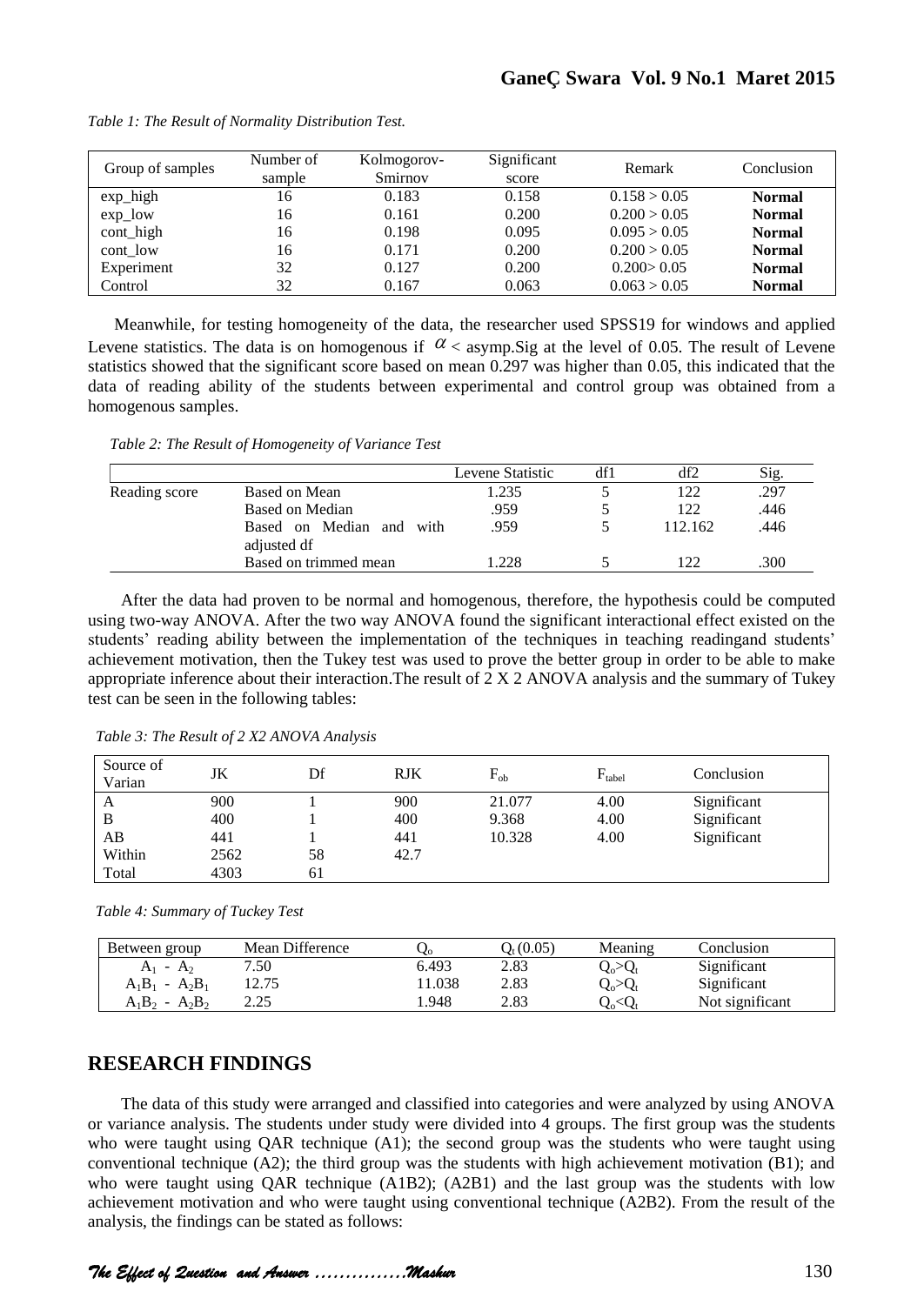### **GaneÇ Swara Vol. 9 No.1 Maret 2015**

First, the null hypothesis of this study is there is no significant difference between students' ability of the group which is taught using QAR technique in teaching and learning of reading and the group which is taught using conventional technique. The result of two way ANOVA revealed that  $F_0 = 21.007$  was higher than  $F_{t(0.05)(1:60)} = 4.00$ . In this case, the null hypotheses is rejected and the alternative hypothesis is accepted. The mean scores of both groups (the experimental group and the control group) also indicated that the implementation of teaching technique affected the students" reading ability. The mean score of the students who were taught by using QAR (64.87) is higher than the mean score of those who were taught using conventional technique (57.37). It can be concluded that there was a significant difference between the use of QAR technique and conventional technique in teaching reading. The table bellow shows the comparison of the score between experimental group and control group.

| Aspects       | OAR technique | Conventional technique |
|---------------|---------------|------------------------|
| Maximum score | 80.00         | 68.00                  |
| Minimum score | 52.00         | 48.00                  |
| Mean          | 64.87         | 57.37                  |
| Median        | 64.00         | 58.00                  |
| Mode          | 68.00         | 68.00                  |

Table 5: The Comparison Score of A1 and A2

Second, the result of the analysis also showed that there was an interaction effect between teaching technique and the students" achievement motivation in teaching reading. In this case, the null hypothesis is rejected and the alternative hypothesis is accepted since the result of two way ANOVA revealed  $F_{AB}$ = 10.328, is higher than  $F_{t(0.05)(1:60)} = 4.00$ . This is strengthened by the result of Tukey Test where the Q<sub>o</sub>of students having high motivation  $A_1B_1$  and  $A_2B_1$  11.038is higher than  $Q_1(2.83)$ , and the  $Q_0$  students having low achievement motivation  $A_1B_2$  and  $A_2B_2$  (1.948) is lower than  $Q_t$  (2.83) in 0.05 level of significant. It can be concluded that the effect of teaching technique depends on the degree of students' achievement motivation level.

Third, the null hypotheses of the teaching technique used for teaching reading to the students having high achievement motivation and being taught by means of QAR technique compared to those having high achievement motivation and being taught using conventional technique do not differ significantly. Based on the summary of Tuckey test above, it was found that  $Q_{ob}$  11.038 is higher than  $Q_{table}$ 2. 83 in 0.05 level of significant, therefore, Ho was rejected and H<sub>a</sub> is accepted. In this case, QAR technique is more effective than conventional technique for teaching reading to the students who had high achievement motivation. The mean scores of the students having high achievement motivation being taught using QAR technique and those being taught using conventional technique also confirmed this. The result of Tuckey test showed that the mean score of the students with high achievement motivation who were taught by using QAR (70.007) is higher than the mean score of those who have high achievement motivation and being taught using conventional technique (57.25).

| Aspects       | Experiment high motivation | Control high motivation |
|---------------|----------------------------|-------------------------|
| Maximum score | 80.00                      | 68.00                   |
| Minimum score | 60.00                      | 48.00                   |
| Mean          | 70.00                      | 57.25                   |
| Median        | 68.00                      | 48.00                   |
| mode          | 68.00                      | 60.00                   |

 *Table 6: the comparison score of A1B1 and A2B1* 

Fourth, the null hypothesis saying that using conventional technique is less effective technique used to teach reading to the students with low achievement motivation compared to QAR technique is accepted and the alternative hypothesis is rejected. It can be seen from the mean score of  $A_1B_2$  (59.75) which is different only (2.25) than  $A_2B_2$  (57.50). The result of Tukey test also strengthened that  $Q_{ob}$  1.948 is lower than  $Q_12.83$ in 0.05 level of significant. It can be concluded that conventional technique is less effective than QAR technique for teaching reading to the students with low achievement motivation. The following table shows the differences of the students' scores.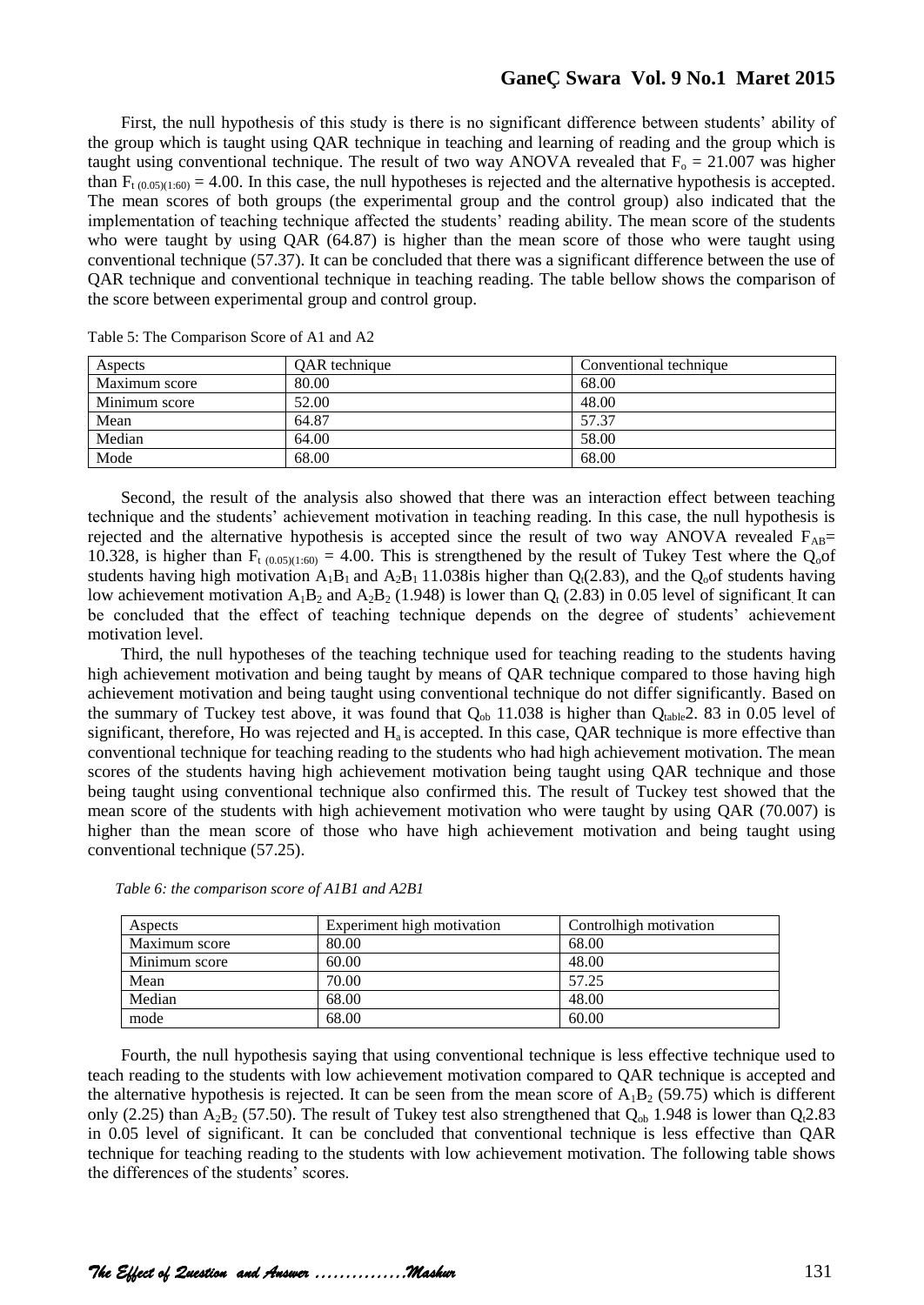| Aspects       | Experiment Low<br>Motivation | Control Low<br>Motivation |
|---------------|------------------------------|---------------------------|
| Maximum score | 68.00                        | 68.00                     |
| Minimum score | 52.00                        | 48.00                     |
| Mean          | 59.75                        | 57.50                     |
| Median        | 60.00                        | 56.00                     |
| Mode          | 60.00                        | 68.00                     |

*Table 7: The Comparison Score of A1B2 and A2B2*

### **DISCUSSION AND IMPLICATION**

The purpose of this experiment study is to see effectiveness of QAR techniques in the process of teaching and learning, especially in teaching reading in University students. The discussions of the finding are as follows:

The result of the study reveals that QAR technique is more effective to be used for teaching reading in the University than conventional technique. QAR technique encourages cooperative relationships among students. This further gives students to read and feel more comfortable to read. On the other hand, when students work in small groups, to discuses they receive will be maximized. In this way, students also learn to pay attention not only to the intended meaning, but also to the social context of the text.

In addition, during QAR activities, students were not under pressure to produce correct reading and as a result, their mental were estalished In reading activities, In this case, mostly the students expressed their joy and happiness when they all participated in each activity. In fact, this technique makes the students concentrate on how to condition.Moreover, The students who were taught using QAR technique were seen to become less dependent on the teacher's assistance.

Therefore,the students instructed through this technique rarely get bored and tired during learning process. These activities teach students to take more responsibility for their own learning. They should act as active participants not as passive recipients, in order for them to carry out the tasks.

The discussion of the finding above confirms the theory which proposed by some experts related to the effectiveness of QAR technique for teaching reading. The students can get more opportunities to read and feel more confident about reading after cooperating to practice. Furthermore, technique toward students' reading ability. The result of those studies revealed that QAR technique is effective technique to be used to improve students' reading ability.

Furthermore, it cannot be denied that teaching technique which is used by the teacher in the class gives a big influence to the success of the teaching and learning process. In this case, QAR technique automatically force the students to be more active in acquiring the academic content without neglecting their social and human relation with other students unconsciously. During treatments process, applying QAR technique made the students more creative and active in joining the teaching and learning process.

Moreover, achievement motivation gives big influence to the students to improve their reading ability. In learning activity, achievement motivation determines students' success and without having sufficient achievement motivation, the students find difficulty to be succeeded in learning. From this statement, it can be stated that achievement motivation has an important role in influencing learning activity.Ryan and Decy (2000) state that achievement motivation in language-learning plays a vital role. It is achievement motivation that produces effective foreign/second-language readers by planting in them the seeds of self-confidence. It also successfully creates learners who continuously engage themselves in learning even after they complete a targeted goal. In order for English instructors to motivate them, a number of methods are needed both in and outside of class.

Presenting QAR in reading class is really hoped by the students with high achievement motivation because the activities offered by QAR technique are relevant to the characteristics of the students with high achievement motivation. Meaningful situations were established using pair work and group work.Based on the treatments, the students with high achievement motivation were more interested in learning reading using QAR technique than using conventional technique.

Thus, by using QAR technique, the students with high achievement motivation were participated actively in each activity. They also had more effort by asking the vocabularies they did not know in English in order to maintain their reading activities with their seat partner or their group. They also did more reading practice even thought they were not under monitored by the teacher. By doing so, the students with high achievement motivation seen very interested in the process of learning because they can share their ideas freely to each other, and this made the class becoming more alive with the reading practice. So, that is why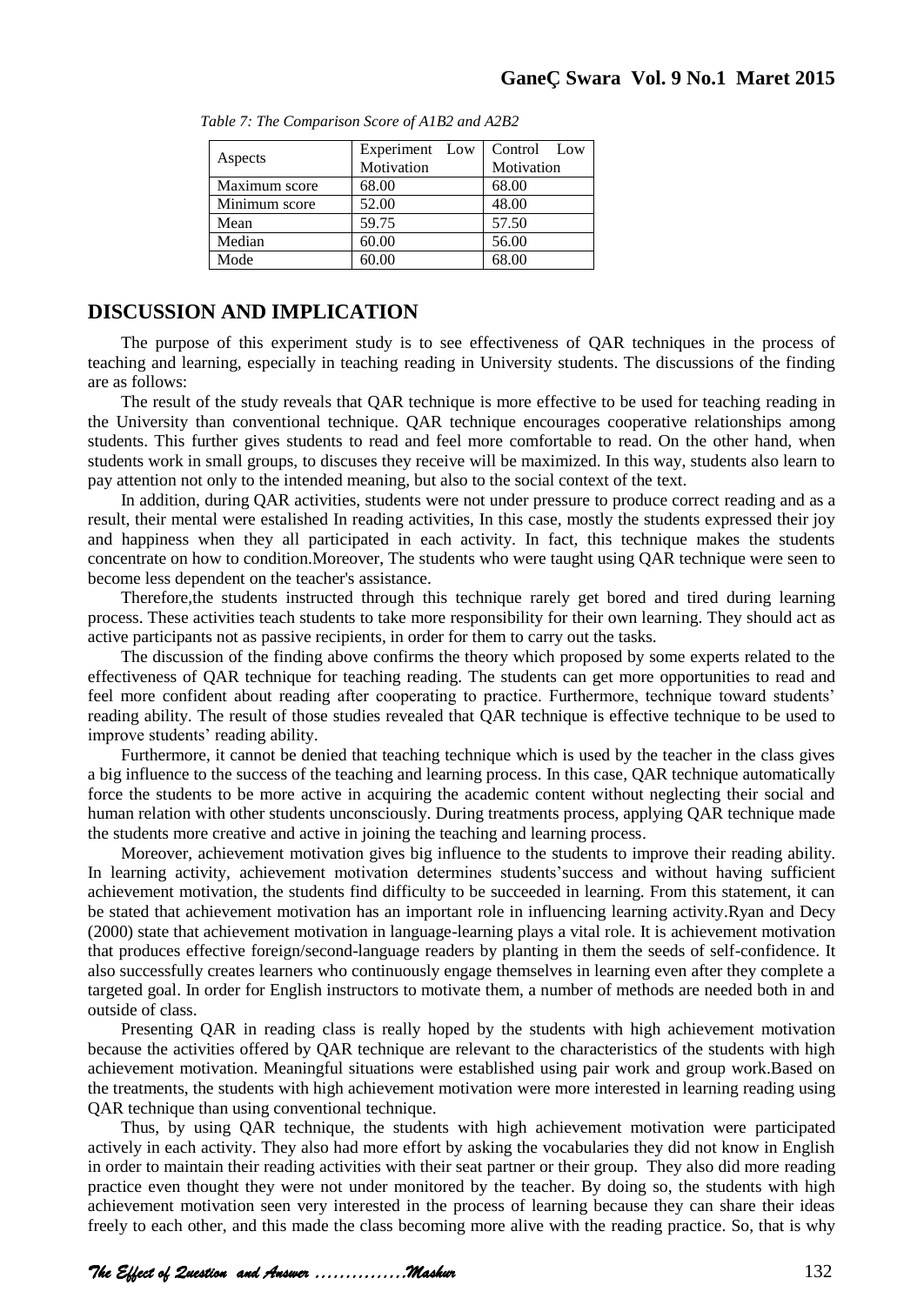this QAR technique is more effective to be applied for teaching reading to the students with high achievement motivation then applying conventional technique.

Meanwhile, teaching reading using QAR technique is easier to be prepared and to do than using conventional Moreover, the use of conventional technique in teaching reading was less effective than the use of QAR technique, and the students taught using conventional technique were directed to be active in drilling the materials and tend to be passive and not creative in the classroom activities.

It much differs from the application of QAR technique which is a useful and interesting technique because it gives every student an opportunity to read, So, these characteristics disable the students with low achievement motivation learn and follow the QAR activities presented in their class. In addition, Marhaeni (2005) confirms that the students with low achievement motivation interested in static condition in which they feel secure and comfortable because they are not ready to face new thing (feedback) and tend to consider the feedback as their weaknesses. So, that why the use of QAR technique is less effective to the students with low achievement motivation.

The above findings and discussion have revealed that students' reading ability increases when they learn new lessons using of QAR technique in the classroom. So, teachers must revise their reading teaching strategies in order to encourage students to expand their reading ability. Moreover, the language teachers can benefit from this technique in order to educate more active students in order to be better. In this way, language teachers can save great amount of energy and money. In other words, instead of wasting their time and energy on a technique which has little practical activities, the teachers can concentrate using QARtechnique which is more powerful and useful in encouraging students" reading ability.

# **CONCLUSION AND SUGGESTION**

Based on the result of the data analysis presented in the previous section, it can be concluded that: (1) Using QAR technique is much better than conventional technique for teaching reading skill to the second semester students at Gunung Rinjani University(2) Using QAR is more effective than conventional technique to teach reading skill to the second semester at Gunung Rinjani University students who have high achievement motivation; (3) Using conventional technique is not more effective than using QAR technique to teach reading skill for the students having low achievement motivation.

Based on the conclusion above, it is necessary to have other investigation as the follow up to the research which has been done. Replication of similar study will reinforce the findings. Some suggestions for teachers, students, and future researchers can be listed as follows: For the teachers, in developing their skills in teaching, they can use various techniques of teaching or strategies in teaching reading, so that the class will not run in boring atmosphere and the students will enjoy learning English. The more the students enjoy learning English, the more easily they understand the material. Moreover, the English teacher should try to use the media in order to help the students with low achievement motivation to be more active and more interested in learning English. Besides, the teacher should also use the best and the most appropriate way of their own personal creations. For the students with high motivation, the teacher can use QAR technique to teach reading since the result of this study; quantitatively and qualitatively, mutually reveals the significance effect of this technique to increase students' reading ability. For the Students, the use of both QAR and conventional technique are not the only way of solving the students' problems in learning reading. However, it can be said that there are many meaningful techniques to overcome their problems in improving their reading ability. For the future researchers, a replication of this research design using QAR technique and conventional technique as teaching techniques in teaching reading can be done with some revision. a similar research to different population characteristic is also possible. It may also be useful to have research with different students' condition like students' habit, interest or other personal factors.

## **REFERENCES**

Arikunto, S. 2006. *Prosedur Penelitian Suatu Pendekatan Praktik*. Jakarta.PT. Rineka Cipta.

Brown, D. H. 1994. *Principles of Language Learning and Teaching*. Englewood Cliffs: Prentice Hall Regent.

Brown, D.H. 2001.*Teaching by Principles: an Interactive Approach to Language Pedagogy.* Second Edition. New York: Addison Wesley Longman inc.

Brown, D.H. 2007. *Principles of Language Learning and Teaching: Fifth Edition.*San Francisco. Pearson Education Inc.